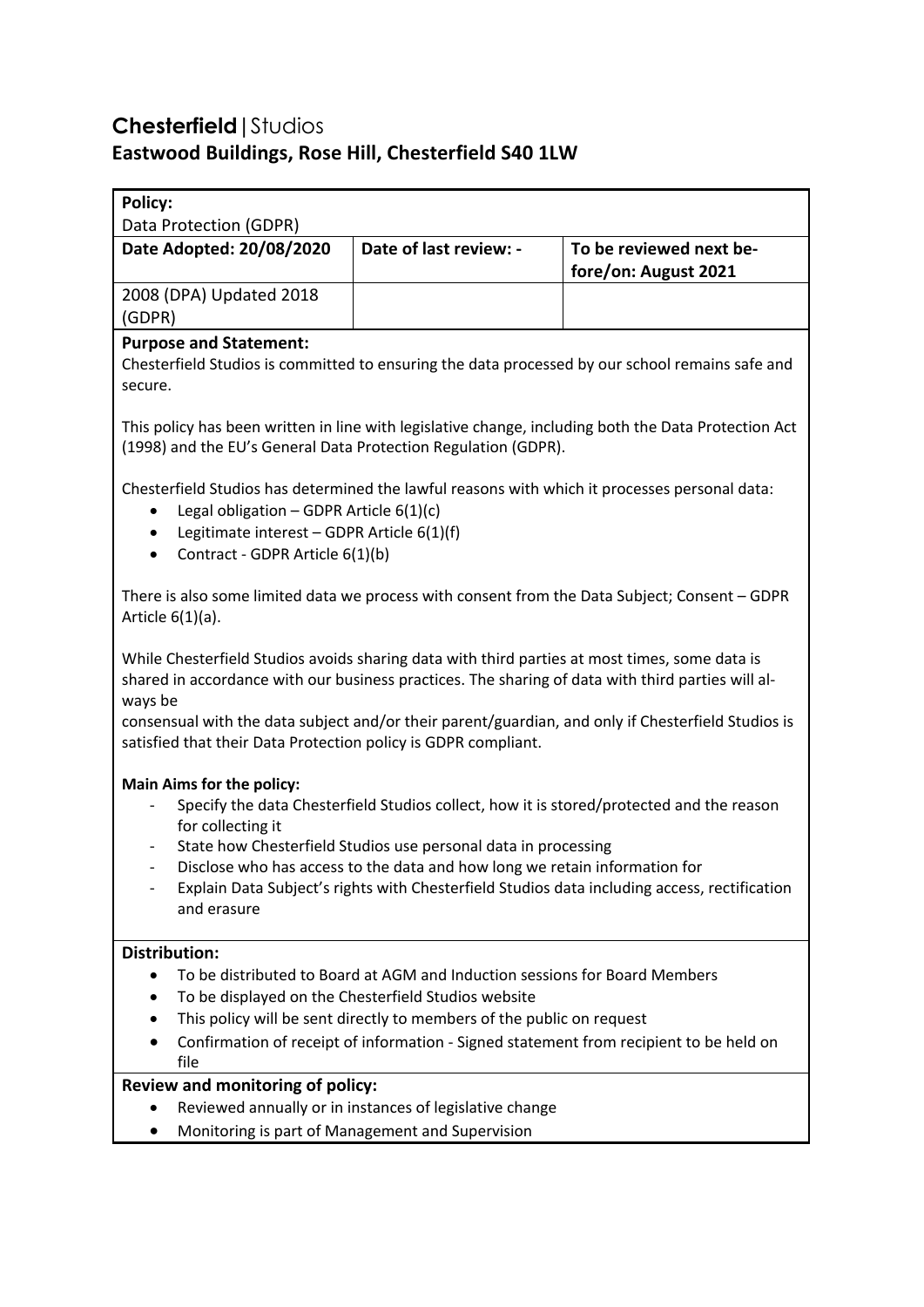## **The following policy is based on the below principles:**

The GDPR includes the following rights for individuals:

- the right to be informed
- the right of access
- the right to rectification
- the right to erasure
- the right to restrict processing
- the right to data portability
- the right to object
- the right not to be subject to automated decision-making including profiling

## **General Principles**

Chesterfield Studios is committed to providing fair and understandable privacy policies in relation to personal data.

Chesterfield Studios will, at all times, keep data in secure locations (including, but not limited to, encrypted and access restricted files) and not retain data unnecessarily or past the retention length as set out in this policy.

In the rare instance a data processor that is not an Chesterfield Studios employee is used, such as a third party, the data subject will either be asked for consent pre to supplying the data or be notified and have the right to object to processing.

## **Participants and Customers**

## **How Chesterfield Studios collect personal data:**

Chesterfield Studios customers and participants supply their personal data when signing up for classes through our registration form either via the website, or via paper form.

This is either completed by a parent/guardian or the child themselves if they deemed able to do so.

Personal data may also come to us unsolicited via enquiries through our website and to our generic email account.

## **Why Chesterfield Studios collect personal data:**

To attend any of Chesterfield Studios activities participants/parents/guardians must agree to some processing of their personal data. This is due to Legitimate Interests – GDPR Article 6(1)(f), Legal Obligation GDPR Article 6(1)(c), Contract - Article 6(1)(b) and/or Consent - Article 6(1)(a).

Should Chesterfield Studios be unable to process participant's data, we would be contravening both our Health & Safety and Child Safeguarding policies. We would also be ignoring best practice regarding working with children/vulnerable adults.

Our participants must remain safe at all times, therefore information about participants must be collected in order to create registers and accurate student records. This information is also used to provide students with appropriate classes, including dividing students into age groups.

Special category data is only collected with the consent of the data subject. Special category data Chesterfield Studios collects includes but is not limited to: Medical/Disability information, Income information, Ethnicity, Gender and Sexuality.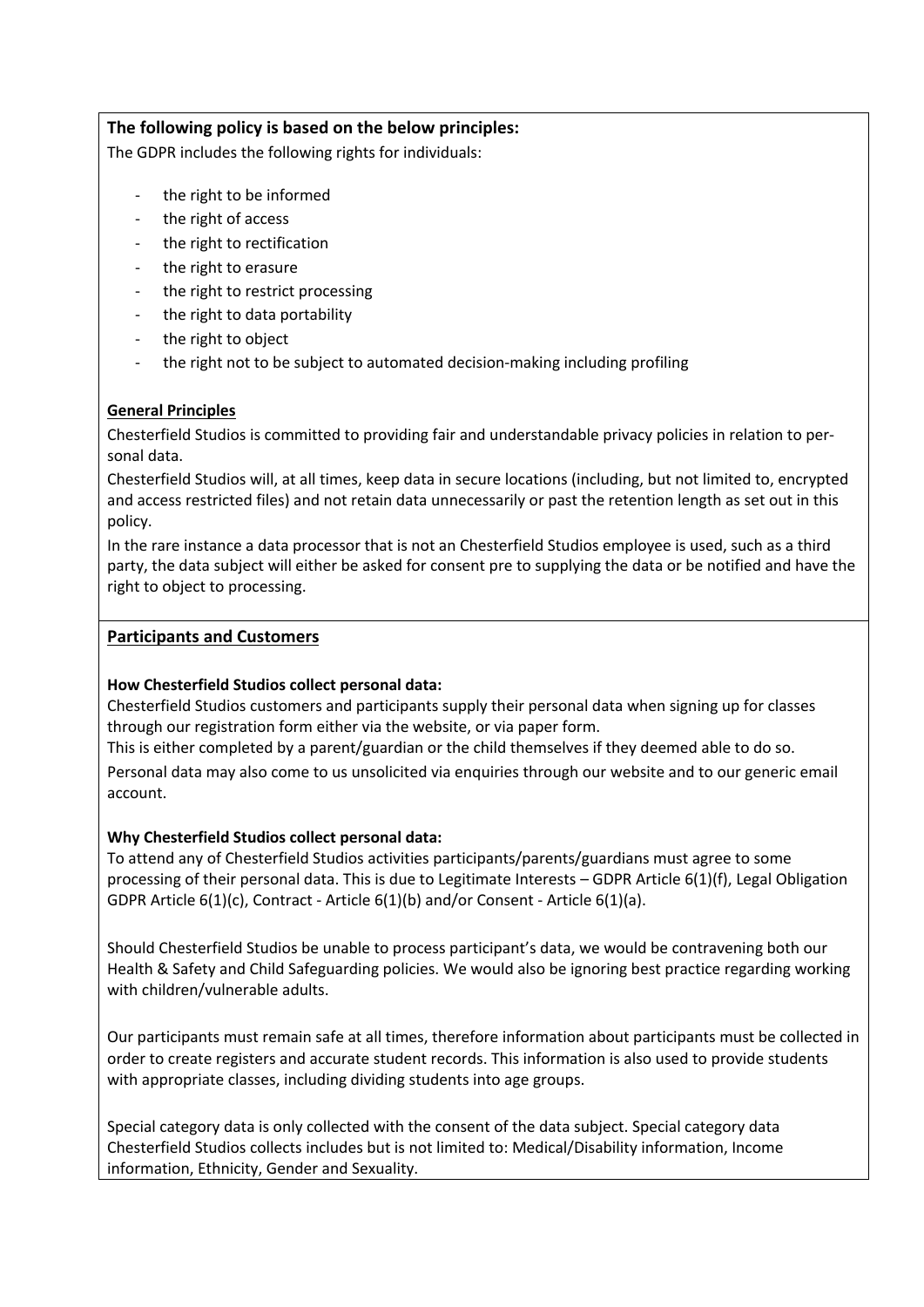As physical activity providers it is essential that this consent is given should a participant have any medical/disability needs. This allows us to incorporate participants safely into classes. It is also used in assessing if we can incorporate participants safely into classes.

Income information is only collected in instances where a participant applies to attend our classes at a concessionary price, or on a bursary. This financial support is means tested, and therefore is subject to documented proof. Proofs of entitlement to concession are shredded after the entitlement has been noted.

Ethnicity and other sensitive data is to provide information to funding bodies for statistical purposes. This data is always provided to third parties as quantified data (i.e. cumulative numerical data only with no identifying information relating to any data subject).

## **What data we collect:**

Personal data and some special category is collected.

It is essential to our primary function (providing classes to participants) that we are provided, and allowed to process and store the following:

## **Participant Personal Data:**

- Full Name GDPR Article 6(1)(f)
- Date of Birth GDPR Article 6(1)(f)
- Home Address GDPR Article 6(1)(f)
- Sex GDPR Article 6(1)(f)
- Permission to go home alone GDPR Article 6(1)(f)
- School/Educational Institution GDPR Article 6(1)(f)
- Exam results (vocational exams taken through Chesterfield Studios only) GDPR Article 6(1)(f)
- Classes attended/Price paid GDPR Article 6(1)(f)

#### **Participant Special Category Data:**

- Medical Information/History GDPR Article 9 (a)
- Disability Information GDPR Article 9 (a)
- Ethnicity GDPR Article 9 (a & j) further explicate consent sought
- Gender/Sex GDPR Article 9 (a & j) further explicate consent sought
- Sexuality GDPR Article 9 (a & j) further explicate consent sought

#### **Parent/Guardian Personal Data:**

- Name GDPR Article 6(1)(f)
- Address GDPR Article 6(1)(f)
- Email Address GDPR Article 6(1)(f)
- Mobile Telephone Number GDPR Article 6(1)(f)
- Work/Home Number GDPR Article 6(1)(f)
- Emergency Contact Number GDPR Article 6(1)(f)

#### **Parent/Guardian Special Category Data:**

- Concession Type further explicate consent sought
- Documented proof of financial need further explicate consent sought
- Bank Details further explicate consent sought in the instance of refunds etc.

## **How data collected is sent internally:**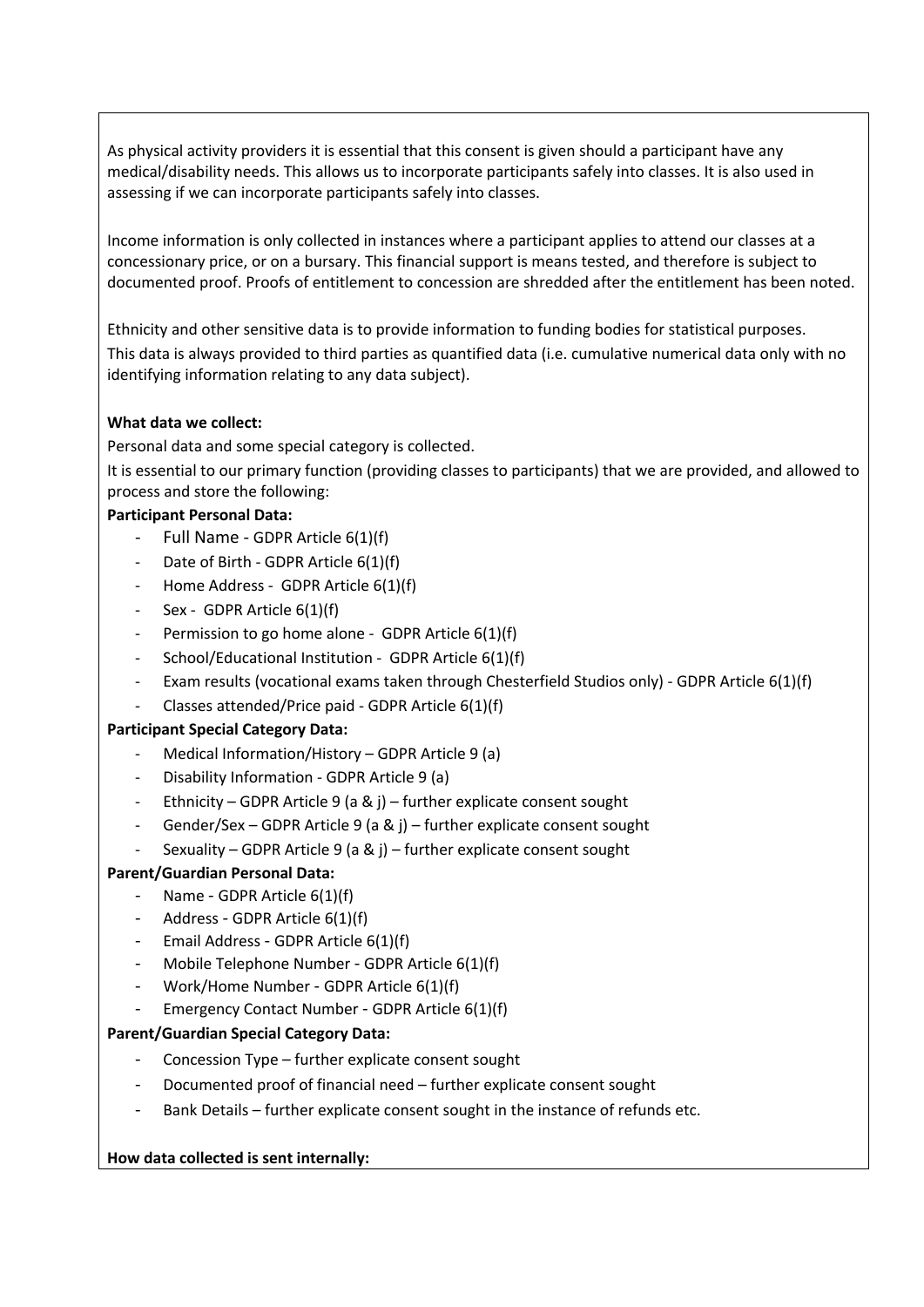Chesterfield Studios transports data with all due diligence.

Enrolment forms are sent to Chesterfield Studios through an encrypted email server directly from our website which has controlled access. Received enrolment forms are stored on an encrypted email server for no more than 6 months. Received paper enrolment forms are destroyed after no more than 4 weeks.

## **Storage/Retention of data:**

Data received through enrolment forms is uploaded manually into our database software. Our database is stored both in encrypted files on office-based hardware and backed up regularly in our encrypted cloudbased server. Access to these files is restricted through password protection and only available to authorised staff members.

Registers and emergency contact lists created from student data are stored in encrypted files on officebased hardware and backed up regularly in our encrypted cloud-based server. Access to these files is restricted through password protection and only available to authorised staff members. Hard copies of registers and emergency contacts are carried by authorised staff members. They are locked away while not in use. When they are no longer in use or out-dated, they are destroyed thoroughly.

Waiting lists are stored on an encrypted cloud-based server.

Our standard retention policy (without the data subject's right to access, rectification and erasure etc.) is THREE YEARS post final attendance.

Exceptions to our retention policy:

- Financial records are kept for 6 years due to legal obligation
- First Aid records are kept for 21 years due to legal obligation
- Photo consent may be kept indefinitely
- Child Safeguarding records are kept indefinitely on a case-by-case basis, the minimum these will stored for is 6 years due to legal obligation
- Bank details are deleted after the action concerning them is complete
- Unsolicited enquiries that do not turn into bookings with current classes are deleted after they have been dealt with

## **Third Parties/Data Processors:**

Chesterfield Studios does not actively share data with third parties, however there are certain instances where sharing information is crucial to our business processes.

## Freelance Teachers:

As many of Chesterfield Studios teachers are freelance staff, we have confidentiality and data processor agreements in place. Teachers will never be provided with personal details aside from participant's first names and any medical information that is pertinent to the running of a class (subject to consent from the data subject)

## MailChimp:

Chesterfield Studios uses a USA based company 'MailChimp' to provide newsletters and marketing via email. This is an optional process, which people consent to during enrolment or sign-up directly through our website. Data Subjects can opt-out and erase/rectify their record stored with MailChimp at any time.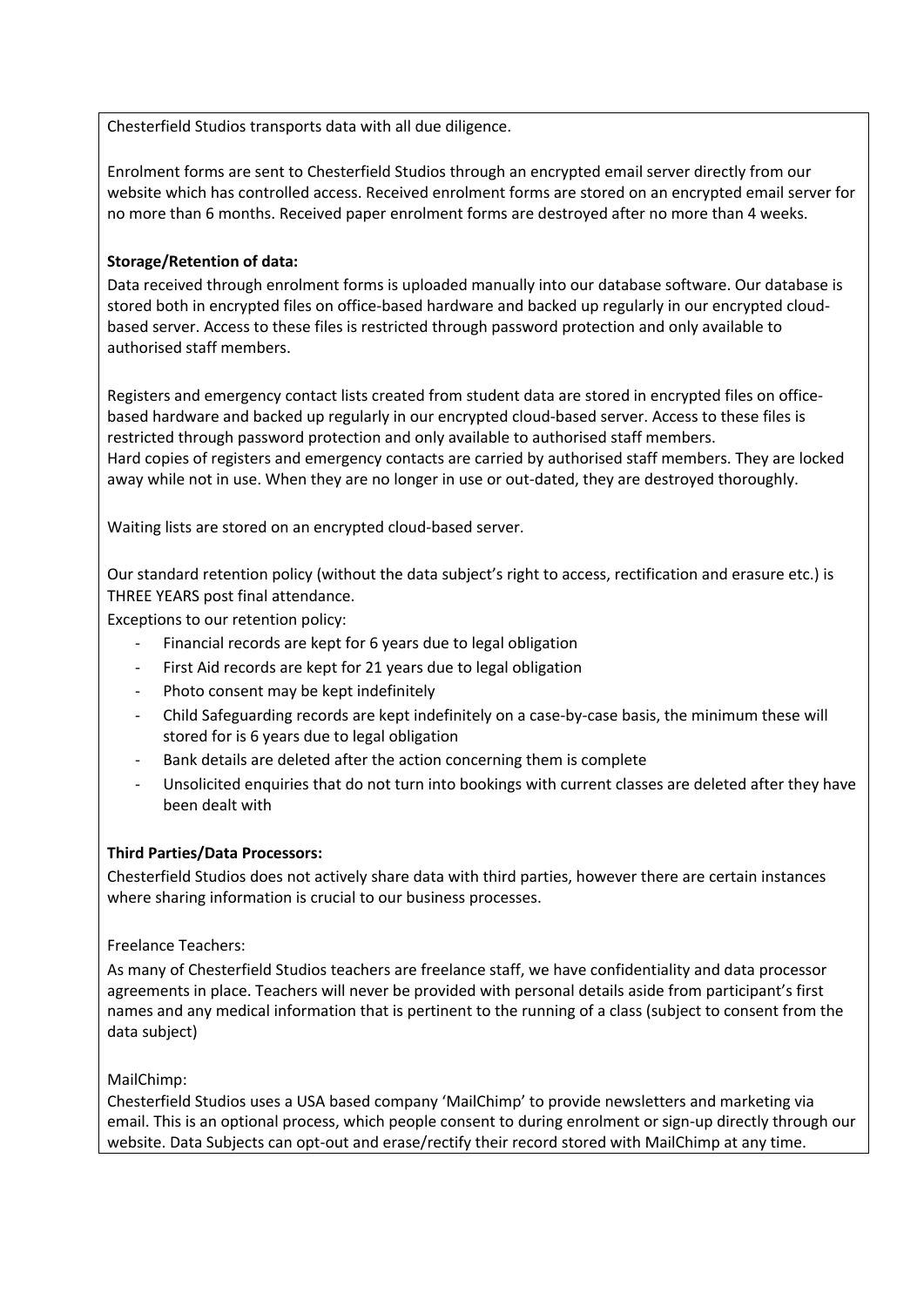Chesterfield Studios is satisfied that their GDPR regulations are thorough, and the information stored in MailChimp (email addresses) is secure. We have a processor contract in place, and copies are available upon request.

Pay Here Ltd, trading as Loveadmin.com:

Chesterfield Studios uses Pay Here Ltd, trading as loveadmin.com to process membership details through its online service. All necessary details including, but not limited to full name, date of birth, address, contact telephone numbers and email addresses, important medical information, school details, payment information and bank details are stored within their system. Full details on the Pay Here Ltd privacy policy are available here: https://www.loveadmin.com/privacy-policy/

## PayPal:

Chesterfield Studios uses PayPal to process orders through our website. By purchasing through PayPal you must agree to their own (GDPR Compliant) policies. Chesterfield Studios is satisfied that their GDPR regulations are thorough, and the information stored in PayPal is secure. We have a processor agreement in place, and copies are available upon request.

## Child Performance Licensing:

In order to process child performance licences, Chesterfield Studios are legally required to provide some personal data to local councils (including but not limited to: full name, date of birth and school details). This is an optional consent, which will be sought at the time of sending participation consent forms. Chesterfield Studios is satisfied that their GDPR process are thorough and any data will be stored in a secure environment, and not unnecessarily retained. For more information: https://www.derbyshire.gov.uk/council/gdpr/general-data-protection-regulation-gdpr.aspx

## Child Safeguarding Concerns:

In the unlikely event Chesterfield Studios has a safeguarding concern in relation to one of our participants, Chesterfield Studios are legally required to provide data to the safeguarding board at the local council. Chesterfield Studios is satisfied that their GDPR process are thorough and any data will be stored in a secure environment, and not unnecessarily retained.

## Event Programmes:

Chesterfield Studios may occasionally produce programmes for events. These will only ever contain the first name and first initial of a child's last name (unless otherwise consented to). The name of a child's class may also be included. Participants/their Parent and/or Guardians may choose if they want to be included in the programme when they agree to participate at an event.

## Examination Entry:

In order to enter examinations, Chesterfield Studios must provide some personal data to examination boards (currently Chesterfield Studios work with: LAMDA, RAD and ABRSM). This sharing of data is to be consented to by the data subject and/or parent/guardian upon being entered for the exam.

## Derby and Derbyshire Music Partnership:

Chesterfield Studios must sometimes share personal data with the Derbyshire County Council (names, DOB, examination grades or working level, school name) as part of our agreement as a Delivery Partner for the Derbyshire Music Education Hub. This data demonstrates progress to DCC in return for funding to assist the aims and objectives of Chesterfield Studios

Chesterfield Studios is satisfied that their GDPR process are thorough and any data will be stored in a secure environment, and not unnecessarily retained.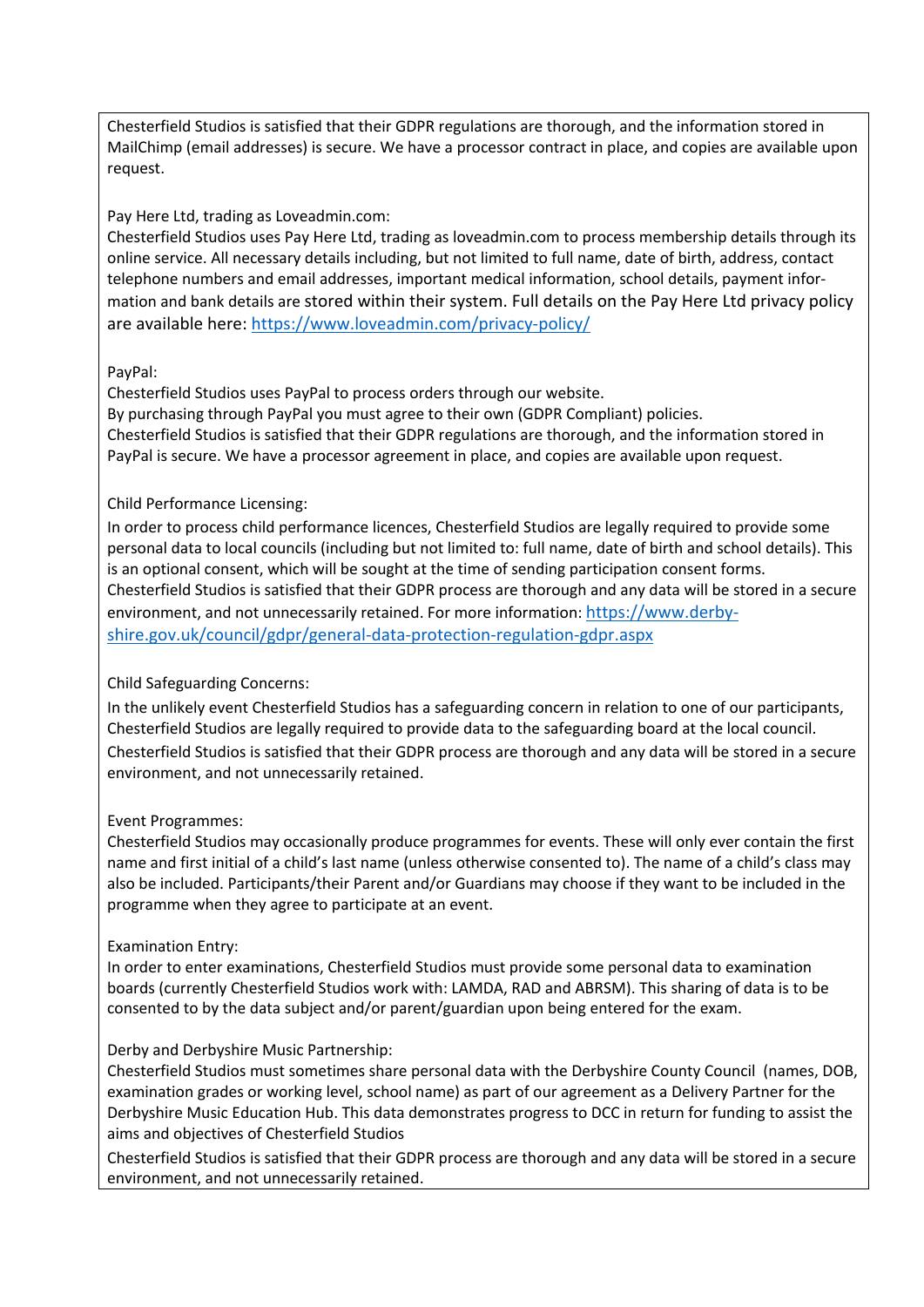## Independent Examiner:

It is Chesterfield Studios legal obligation to have an independent examination with regards to its financial processes at the end of every financial year. This includes access to our income relating to classes and services. Any data shared will be purged of as much identifying data as possible.

Chesterfield Studios is satisfied that their GDPR process are thorough and any data will be stored in a secure environment, and not unnecessarily retained. Chesterfield Studios has a copy of the privacy agreement on file.

#### NHS Test and Trace:

Chesterfield Studios is committed to the Test and Trace programme and agrees to provide the NHS Test and Trace service with Full Name, address, contact telephone numbers and email addresses when requested, along with times and dates of visits. Chesterfield Studios is satisfied that their GDPR process are thorough and any data will be stored in a secure environment, and not unnecessarily retained.

## MyGuestList.com

We are using myguestlist.com to for visitors to check-in to Chesterfield Studios and their data be stored for 21 days as part of the NHS Test and Trace scheme. After 21 days, the data is safely deleted. All data collected by the Check In app is stored and deleted as per Government Guidelines. Data is only available to the Check In App account holder. Chesterfield Studios is satisfied that their GDPR process are thorough and any data will be stored in a secure environment, and not unnecessarily retained.

#### **Rights of the data subject and Chesterfield Studios compliance with responses:**

Any data subject with personal data stored within Chesterfield Studios is entitled to the rights of:

- **Access** 

You may contact Chesterfield Studios at any time to access all data held relating to you and/or your child(ren). Chesterfield Studios will ensure that we respond to a subject access request without undue delay and within one month of receipt. If the information request will also include data regarding others, Chesterfield Studios has the right to refuse the request or take steps in order to obtain consent from other involved parties.

The right of access does not apply to Chesterfield Studios legal obligations such as Child Safeguarding records.

## - **Rectification**

You may contact Chesterfield Studios at any time in order to rectify data held relating to you and/or your child(ren). Chesterfield Studios will ensure that we respond to a rectification request without undue delay and within one month of receipt.

The right to rectification does not apply to Chesterfield Studios legal obligations such as payment record information.

- **Erasure**

You may contact Chesterfield Studios at any time in order to erase data held relating to you and/or your child(ren). Chesterfield Studios will ensure that we respond to an erasure request without undue delay and within one month of receipt.

The right to erasure does not apply to Chesterfield Studios legal obligations such as First Aid records.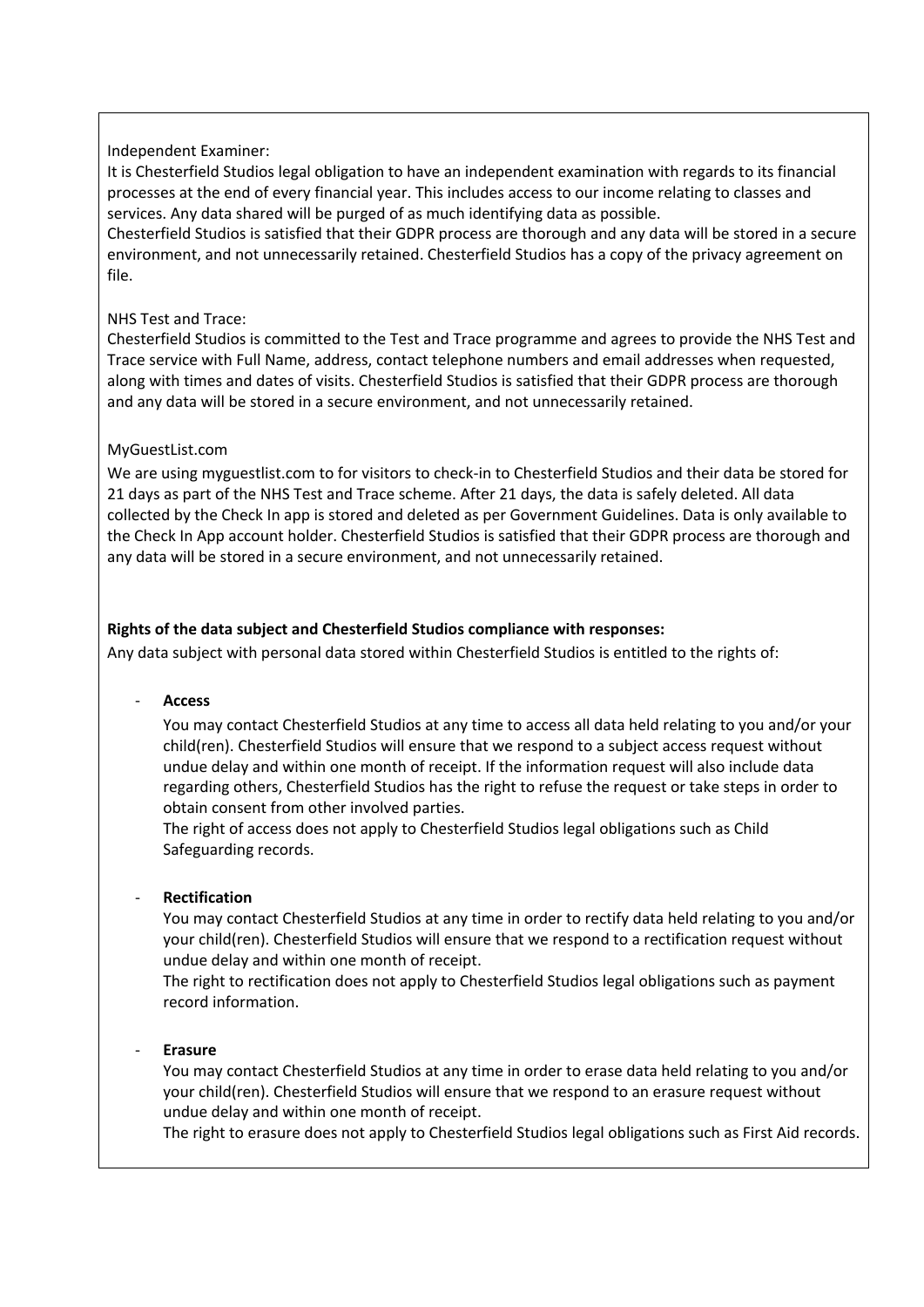#### - **Restrict Processing**

You may contact Chesterfield Studios at any time in order to restrict the data we process relating to you and/or your child(ren). Chesterfield Studios will ensure that we respond to a request to restrict processing without undue delay and within one month of receipt.

However, due to our legitimate interest in most of the data collected- we may have to revoke your membership with Chesterfield Studios until the restriction is lifted. This is due to Health and Safety and Child Safeguarding.

## - **Data Portability**

You may contact Chesterfield Studios at any time in order to obtain the data we process relating to you and/or your child(ren) and reuse it across different services. Chesterfield Studios will ensure that we respond to a request to restrict processing without undue delay and within one month of receipt.

Please note, this does not apply to Chesterfield Studios legal obligations.

#### - **Objection**

You may contact Chesterfield Studios at any time in order to object to the processing of data relating to you and/or your child(ren). Chesterfield Studios will ensure that we respond to a request to restrict processing without undue delay and within one month of receipt.

However, due to our legitimate interest in most of the data collected- we may have to revoke your membership with Chesterfield Studios until the restriction is lifted. This is due to Health and Safety and Child Safeguarding.

## - **Rights related to automated decision making including profiling**

You may contact Chesterfield Studio sat any time in order to object to profiling relating to you and/or your child(ren). Chesterfield Studios will ensure that we respond to a request to restrict processing without undue delay and within one month of receipt.

However, due to our legitimate interest in most of the data collected- we may have to revoke your membership with Chesterfield Studios until the profiling restriction is lifted. This is due to Health and Safety and Child Safeguarding.

Chesterfield Studios has a lawful reason for profiling; Legitimate Interests and consent. None of Chesterfield Studios decision making is automated. Profiling is only used in circumstances where a participant may have certain health/disability needs which may prevent them from taking part in classes (as it would be unsafe to do so).

Any and all verbal requests are noted, and then contacted again either via phone or email to verify the request. Verbal requests will be responded to in the time frames mentioned above.

## **Photos/Videos of Participants**

Chesterfield Studios often use footage/photos used from shows, performances and classes for marketing purposes both in print media and the website. Participants/their Parent and/or Guardians may choose if they do not wish themselves/their child to be depicted.

Some attendees at events may film/take photos for their own personal use (e.g. parents of other participants). Participants/their Parent and/or Guardians may choose if they do not wish themselves/their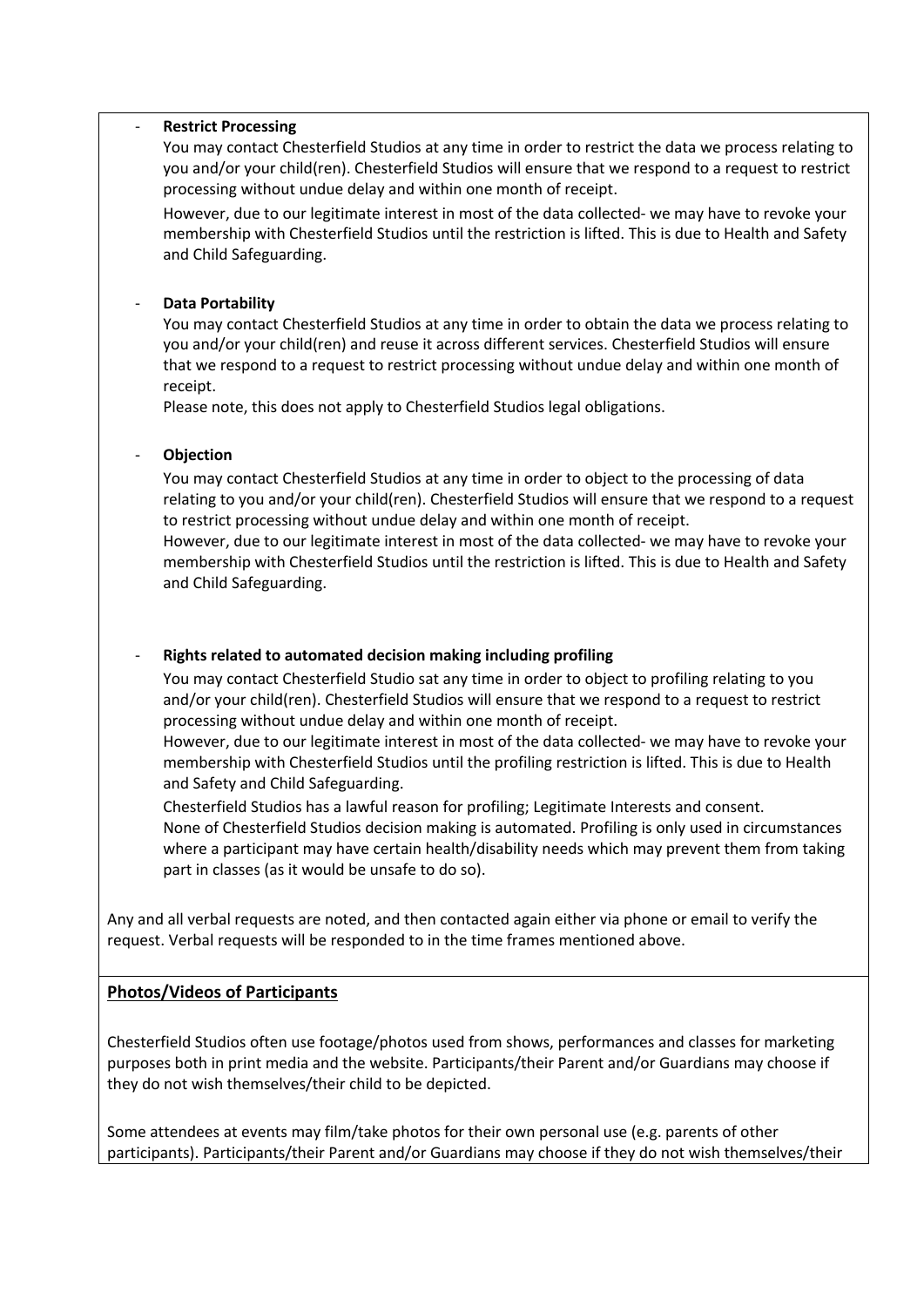child to be depicted.

Social Media:

Chesterfield Studios regularly share photos/videos of students in workshops, events and performances through social media platforms including; Instagram, Facebook, Twitter, Email. These will never be shared with any identifying information (age, location etc.). There may be times where we will share first names, but only with the explicit consent of the parents.

## **Staff (Employees/Freelance), Trustees, Volunteers and Potential Staff/Trustees and/or Volunteers**

For the purposes of this policy, the aforementioned persons above will be referred to as 'staff'.

## **How Chesterfield Studios collect personal data:**

Chesterfield Studios staff supply their personal data when applying for roles within the company. This is either completed through an application form or submission of a CV.

Further information is collected when applicants are considered successful. Unsolicited data may come to Chesterfield Studios in the form of applicants emailing regarding work/volunteer opportunities.

## **Why Chesterfield Studios collect personal data:**

It is Chesterfield Studios legal obligation to collect staff's personal data in relation to their employment. This is due to Legal Obligation GDPR Article 6(1)(c) and/or Contract - Article 6(1)(b)

Should Chesterfield Studios be unable to process staff's data, we would be contravening UK Employment law, our own employment contracts (both PAYE and Freelance) and our own Health & Safety and Child Safeguarding policies.

Special category data is only collected with the consent of the data subject. Special category data Chesterfield Studios collects includes but is not limited to: Medical/Disability information, Ethnicity, Gender and Sexuality. Chesterfield Studios lawful purpose for collecting this data is both Article 6(1)(b) – contract and

Article 9(2)(b) – employment. This also ensures we are confirming to our Equal Opportunities policy. Any data is always recorded as quantified data (i.e. cumulative numerical data only with no identifying information relating to any data subject).

Chesterfield Studios is also entitled to obtain and process data in relation to criminal convictions and DBS checks. Most posts within Chesterfield Studios are exempt from the Rehabilitation of offenders act (1974) by the 1975 and 2001 Exceptions Amendment, as they involve working with vulnerable and/or young people. This is further supported by article 10 of GDPR.

## **What data we collect:**

Personal data and some special category is collected.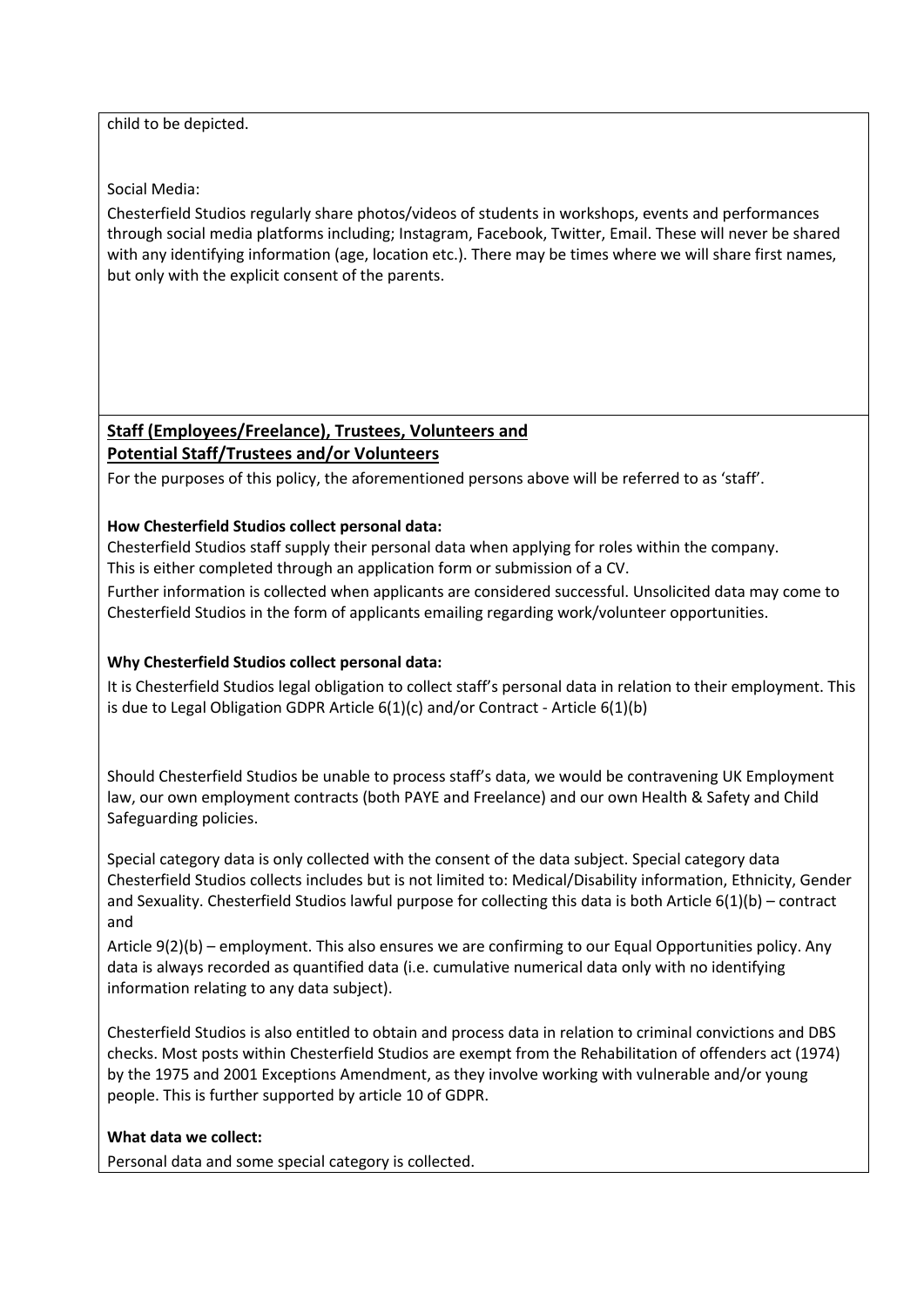It is essential to our business that we are provided, and allowed to process and store the following: **Staff Personal Data:**

- Full Name Legal obligation GDPR Article  $6(1)(c)$  Legal Obligation
- Date of Birth GDPR Article 6(1)(c) Legal Obligation
- Contact Details GDPR Article 6(1)(c) Legal Obligation
- Pension Information GDPR Article 6(1)(c) Legal Obligation
- NI number GDPR Article 6(1)(c) Legal Obligation
- UTR number GDPR Article 6(1)(c) Legal Obligation
- Right to work in the UK GDPR Article 6(1)(c) Legal Obligation
- References GDPR Article 6(1)(c) Legal Obligation
- Bank Details Article 6(1)(b) Contract
- Tax details GDPR Article  $6(1)(c)$  Legal Obligation
- Qualifications Article 6(1)(b) Contract
- Pay Details GDPR Article 6(1)(c) Legal Obligation
- Performance Details Article 6(1)(b) Contract
- Annual Leave Details Article 6(1)(b) Contract
- Sick/Compassionate/Maternity/Paternity Leave Details Article 6(1)(b) Contract
- Safeguarding Concerns GDPR Article 6(1)(c) Legal Obligation
- Emergency Contact GDPR Article 6(1)(b) Contract
- -

#### **Staff Special Category Data:**

- Criminal Record/DBS Checks GDPR Article 6(1)(c) Legal Obligation & GDPR Article 10
- Medical/Disability Article 6(2)(b) Contract & Article 9(2)(b)
- Ethnicity Further explicit consent sought- Article 9(2)(a & b)
- Sexuality Further explicit consent sought Article  $9(2)(a \& b)$

## **How data is sent internally:**

Any transfer of data regarding staff is conducted through encrypted emails and/or stored in our encrypted cloud-based server.

Any unsolicited information is received to an encrypted email server.

## **Storage/Retention of data:**

All Staff personal data is stored on encrypted files in our cloud-based server. It is also stored on encrypted hardware within the office. Any hard copies are stored in a locked cabinet. All of these files have restricted access to authorised staff only.

Most staff data is retained for 6 YEARS (post-employment).

Exceptions to our retention policy:

- Pension details are stored for 75 years (post-employment) due to legal obligation
- Child Safeguarding records are kept indefinitely on a case-by-case basis, the minimum these will stored for is 6 years due to legal obligation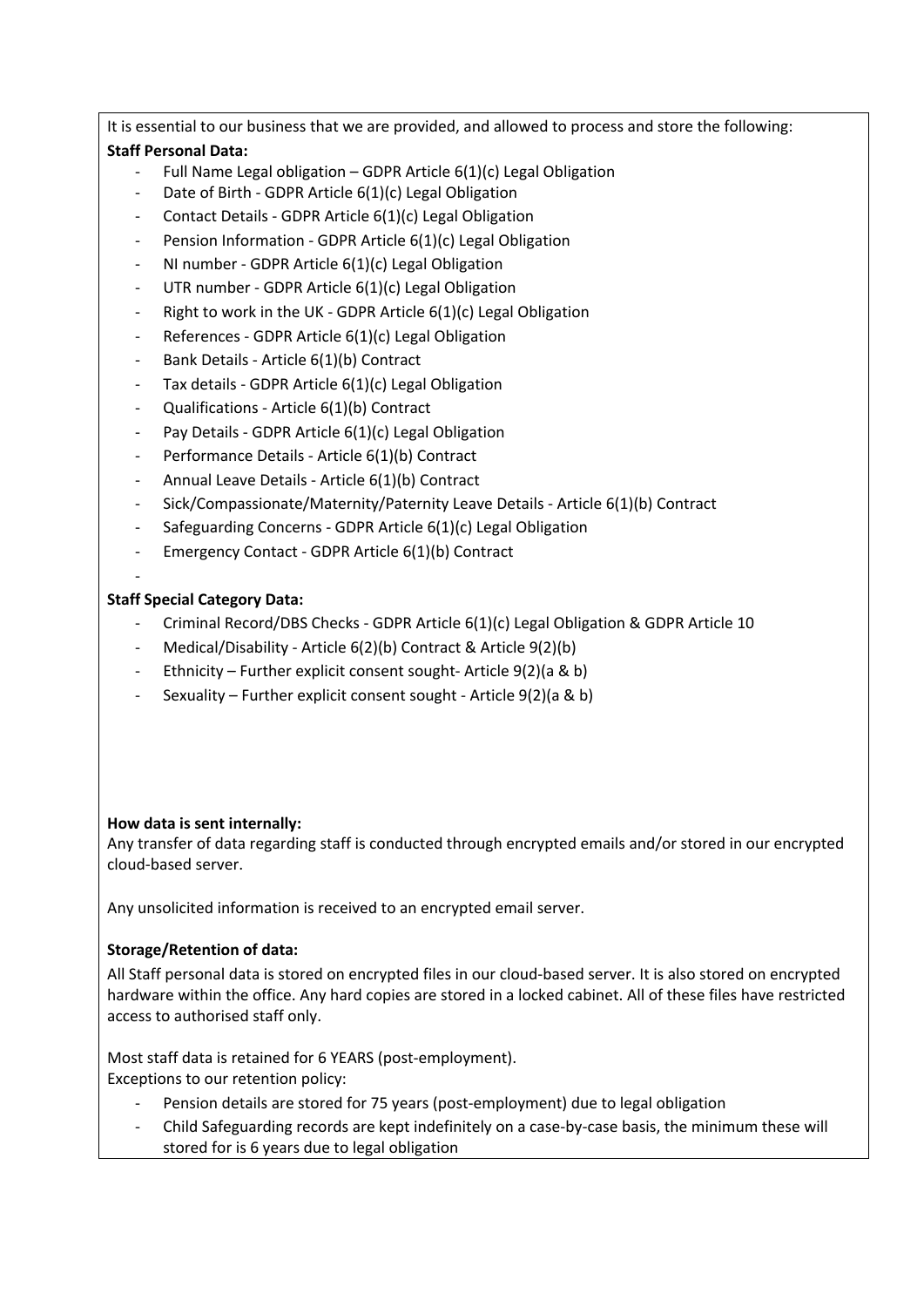## First Aid records are kept for a minimum of 21 years due to legal obligation

Unsuccessful applicant data is stored 6-months post campaign, this includes unsolicited data from potential applicants.

## **Third Parties/Data Processors:**

Chesterfield Studios does not actively share data with third parties, however there are certain instances where sharing information is crucial to our business processes.

## Santander Bank:

In order to process payments by BACs, staff's bank details and names must be added to our online banking system. Chesterfield Studios is satisfied that their GDPR process are thorough and any data will be stored in a secure environment, and not unnecessarily retained.

## HMRC:

In order to fulfil our legal obligations to HMRC, Chesterfield Studios must supply PAYE staff's personal data each month and at the end of every financial year. Chesterfield Studios is satisfied that their GDPR process are thorough and any data will be stored in a secure environment, and not unnecessarily retained.

## NEST:

In order to fulfil our legal obligation with the Pensions Regulator, Chesterfield Studios chose Nest as our pension provider. Chesterfield Studios must supply PAYE staff's personal data each month and at the end of every financial year. Chesterfield Studio sis satisfied that their GDPR process are thorough and any data will be stored in a secure environment, and not unnecessarily retained.

## Sage:

Sage is Chesterfield Studios finance software. In order to process PAYE staff members monthly pay, Chesterfield Studios processes some of their personal data monthly and stores it there. Chesterfield Studios is satisfied that their GDPR processes are thorough and any data will be stored in a secure environment, and not unnecessarily retained.

## References:

In order to supply references for staff members, some personal data must be divulged. This will only be done with the data subject's consent, as Chesterfield Studios may not be fully aware of the recipients GDPR policies.

## Child Performance Licensing:

In order to process child performance licences, Chesterfield Studios are legally required to provide some staff's personal data to local councils (including but not limited to: full name and DBS details). Chesterfield Studiosis satisfied that their GDPR process are thorough and any data will be stored in a secure environment, and not unnecessarily retained. For more information: https://www.derbyshire.gov.uk/council/gdpr/general-data-protection-regulation-gdpr.aspx

## Child Safeguarding Concerns:

In the unlikely event Chesterfield Studios has a safeguarding concern in relation to one of participants and/or staff members, Chesterfield Studios are legally required to provide data to the safeguarding board at the local council and the Disclosure and Barring service.

Chesterfield Studios is satisfied that their GDPR process are thorough and any data will be stored in a secure environment, and not unnecessarily retained.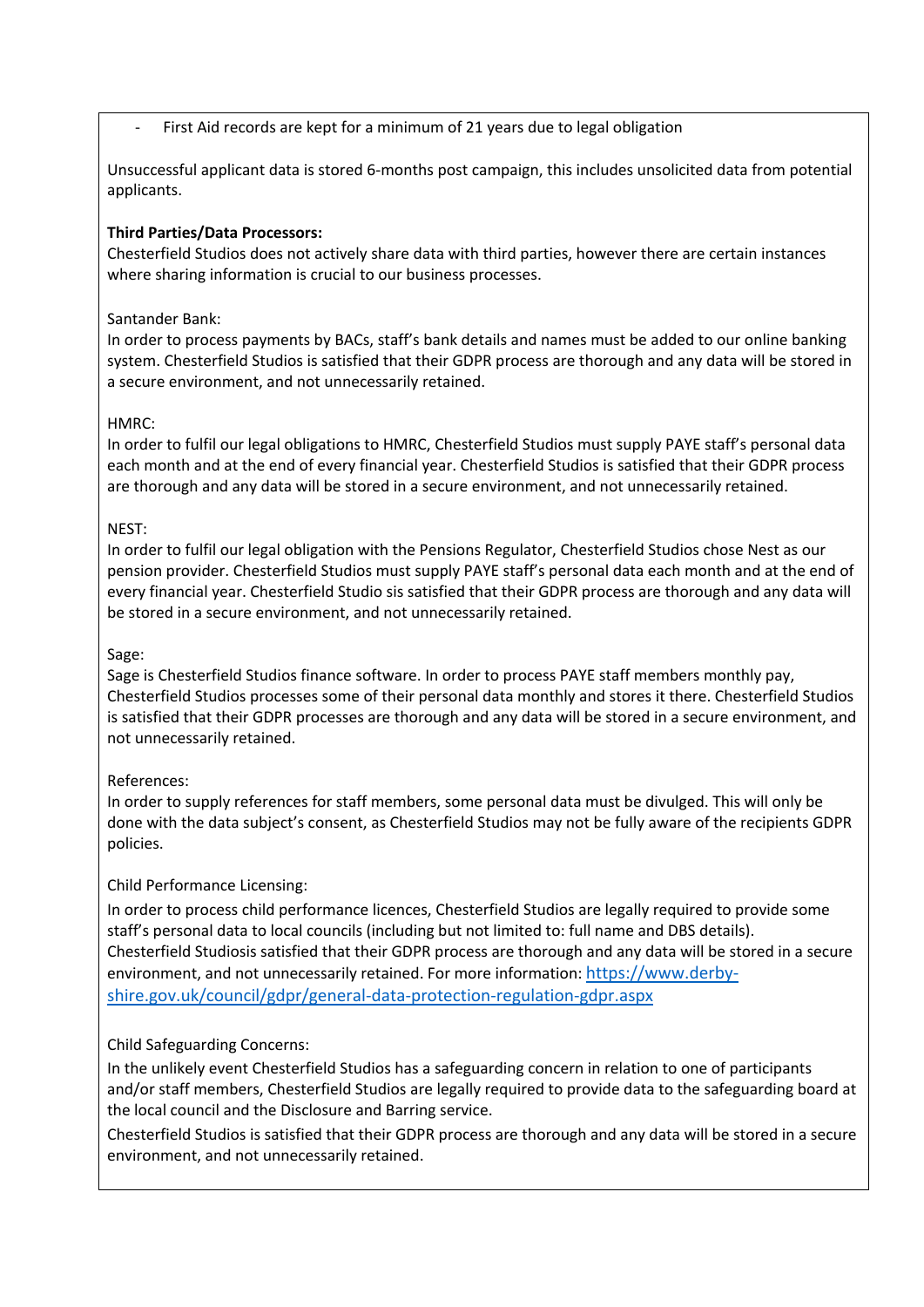## Website Biography:

Chesterfield Studios website includes staff biographies; these are available for public viewing. Consent it sought before any/all staff profiles are added to the website.

#### Independent Examiner:

It is Chesterfield Studios Legal Obligation to have an independent examination with regards to its financial processes at the end of every financial year. This includes access to our Payroll records. Chesterfield Studios is satisfied that their GDPR process are thorough and any data will be stored in a secure environment, and not unnecessarily retained. Chesterfield Studios has a copy of the privacy agreement on file.

## NHS Test and Trace:

Chesterfield Studios is committed to the Test and Trace programme and agrees to provide the NHS Test and Trace service with Full Name, address, contact telephone numbers and email addresses when requested, along with times and dates of visits. Chesterfield Studios is satisfied that their GDPR process are thorough and any data will be stored in a secure environment, and not unnecessarily retained.

## **Rights of the data subject and Chesterfield Studios compliance with responses:**

Any data subject with personal data stored within Chesterfield Studios is entitled to the rights of:

#### - **Access**

You may contact Chesterfield Studios at any time to access all data held relating to you. Chesterfield Studios will ensure that we respond to a subject access request without undue delay and within one month of receipt. If the information request will also include data regarding others, Chesterfield Studios has the right to refuse the request or take steps in order to obtain consent from other involved parties.

The right of access does not apply to Chesterfield Studios legal obligations such as confidential Child Safeguarding records.

## - **Rectification**

You may contact Chesterfield Studios at any time in order to rectify data held relating to you. Chesterfield Studios will ensure that we respond to a rectification request without undue delay and within one month of receipt.

The right to rectification does not apply to Chesterfield Studios legal obligations such as payment record information.

#### - **Erasure**

You may contact Chesterfield Studios at any time in order to erase data held relating to you. Chesterfield Studios will ensure that we respond to an erasure request without undue delay and within one month of receipt.

The right to erasure does not apply to Chesterfield Studios legal obligations such as First Aid records.

## - **Restrict Processing**

You may contact Chesterfield Studios at any time in order to restrict the data we process relating to you. Chesterfield Studios will ensure that we respond to a request to restrict processing without undue delay and within one month of receipt.

However, due to our legitimate interest and legal obligations in most of the data collected- we may not be able to restrict processing.

#### - **Data Portability**

You may contact Chesterfield Studios at any time in order to obtain the data we process relating to you and reuse it across different services. Chesterfield Studios will ensure that we respond to a request to restrict processing without undue delay and within one month of receipt. Please note, this does not apply to Chesterfield Studios legal obligations.

#### - **Objection**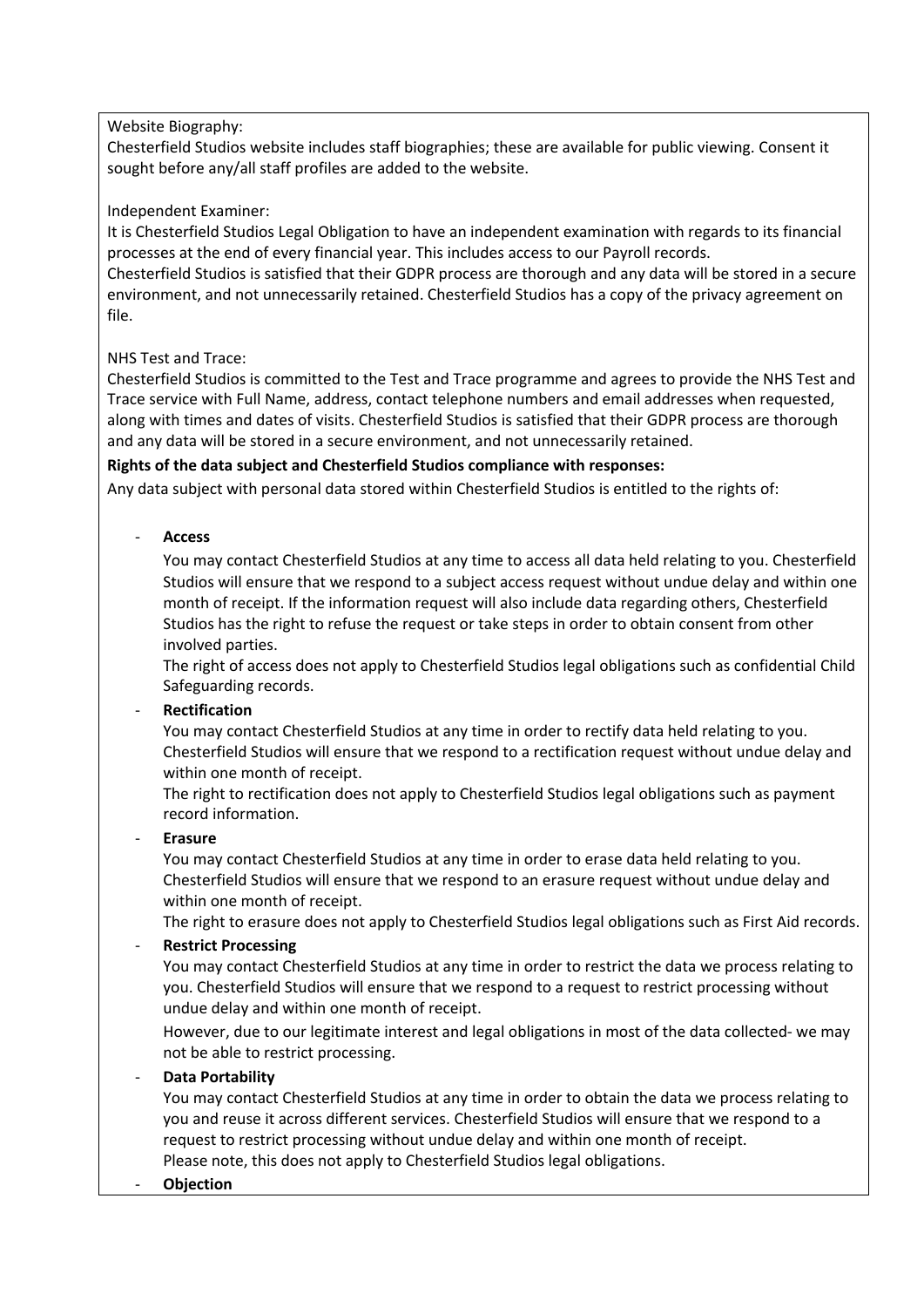You may contact Chesterfield Studios at any time in order to object to the processing of data relating to you. Chesterfield Studios will ensure that we respond to a request to restrict processing without undue delay and within one month of receipt. However, due to our legitimate interest and legal obligations in most of the data collected- we may

not be able to accept your objection.

- **Rights related to automated decision making including profiling**

You may contact Chesterfield Studios at any time in order to object to profiling relating to you). Chesterfield Studios will ensure that we respond to a request to restrict processing without undue delay and within one month of receipt.

Please note, this does not apply to Chesterfield Studios legal obligations.

Chesterfield Studios has a lawful reason for profiling; Legitimate Interests and consent. None of Chesterfield Studios decision making is automated. Profiling is only used in circumstances where a staff member has a criminal conviction.

Any and all verbal requests are noted, and then contacted again either via phone or email to verify the request. Verbal requests will be responded to in the time frames mentioned above.

## **Funders**

#### **How Chesterfield Studios collect personal data:**

Chesterfield Studios funders supply their personal data when donating to the organisation both online and in person.

#### **Why Chesterfield Studios collect personal data:**

Chesterfield Studios collect data regarding funders through GDPR Article 6(a) consent.

In some instances funders data is processed in order to process donations, including Gift Aid. Some funders information is processed to provide marketing when further fundraising drives are collected.

#### **What data we collect:**

Personal data is collected. No special category data is obtained.

#### **Funders Personal Data:**

- Name
- Address/Contact Details
- UK Tax Payer status
- Email Address

#### **How data is sent internally:**

Any transfer of data regarding funders is conducted through encrypted emails and/or stored in our encrypted cloud-based server.

Any unsolicited information is received to an encrypted email server.

## **Storage/Retention of data:**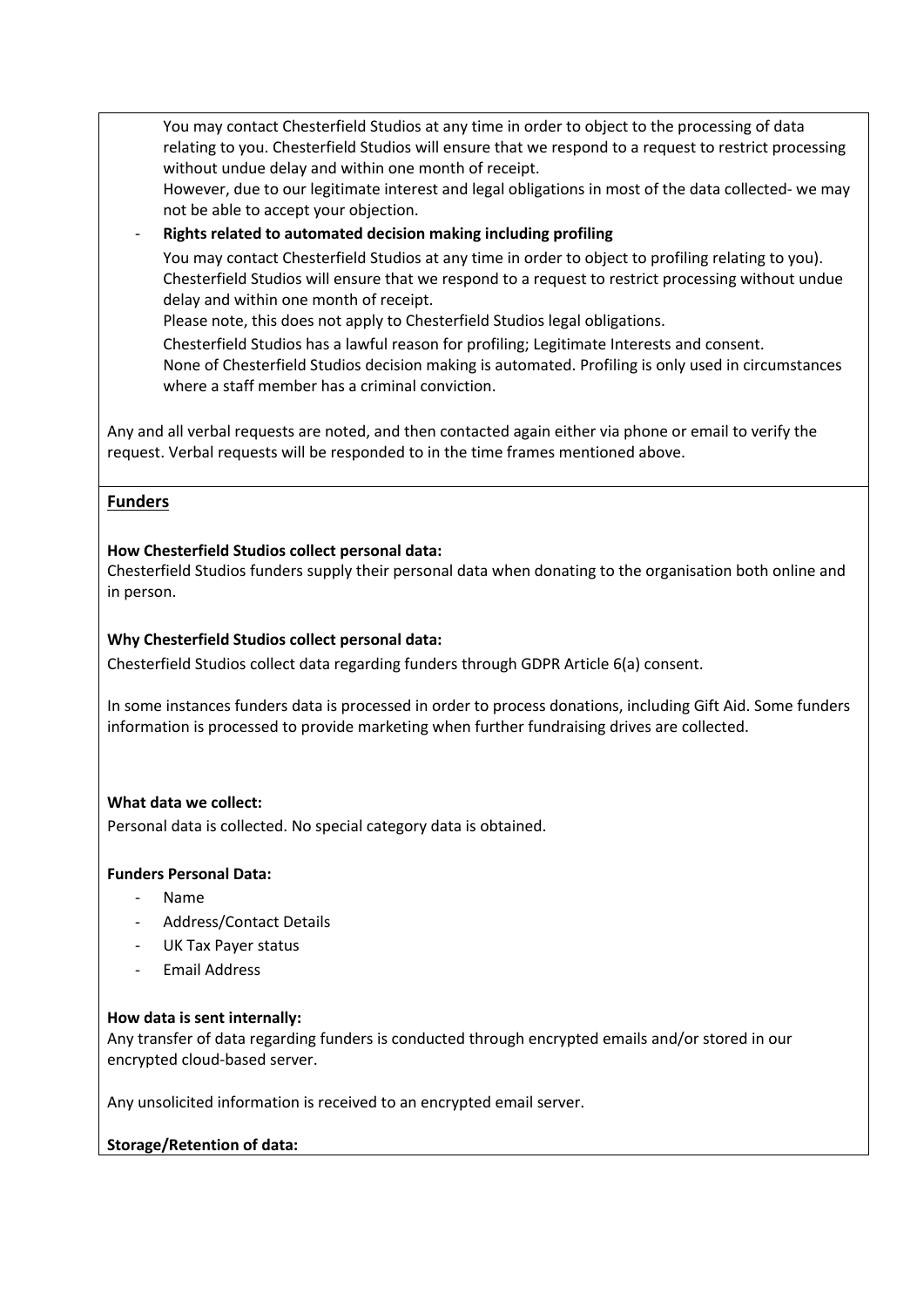Funders personal details are stored in encrypted files both in office hardware and backed up to our encrypted cloud-based server.

Most funders' data is retained for 2 YEARS (post-donation). Exceptions to our retention policy:

- Financial Information, including Gift Aid receipts, are retained for 6 years due to our legal obligations

#### **Third Parties/Data Processors:**

Chesterfield Studios does not actively share data with third parties, however there are certain instances where sharing information is crucial to our business processes.

#### MailChimp:

Chesterfield Studios uses a USA based company 'MailChimp' to provide newsletters and marketing via email. This is an optional process, which people consent to during the donation process. Data Subjects can opt-out and erase/rectify their record stored with MailChimp at any time.

Chesterfield Studios is satisfied that their GDPR regulations are thorough, and the information stored in MailChimp (email addresses) is secure. We have a processor contract in place, and copies are available upon request.

#### HMRC/Police:

In the instance we believe a donation to be part of a money laundering operation, Chesterfield Studios has a legal obligation to provide data to the aforementioned parties.

#### **Rights of the data subject and Chesterfield Studios compliance with responses:**

Any data subject with personal data stored within Chesterfield Studios is entitled to the rights of:

- **Access** 

You may contact Chesterfield Studios at any time to access all data held relating to you. Chesterfield Studios will ensure that we respond to a subject access request without undue delay and within one month of receipt. If the information request will also include data regarding others, Chesterfield Studios has the right to refuse the request or take steps in order to obtain consent from other involved parties.

The right of access does not apply to Chesterfield Studios legal obligations such as financial records.

#### - **Rectification**

You may contact Chesterfield Studios at any time in order to rectify data held relating to you. Chesterfield Studios will ensure that we respond to a rectification request without undue delay and within one month of receipt.

The right to rectification does not apply to Chesterfield Studios legal obligations such as payment record information.

#### - **Erasure**

You may contact Chesterfield Studios at any time in order to erase data held relating to you. Chesterfield Studios will ensure that we respond to an erasure request without undue delay and within one month of receipt.

The right to erasure does not apply to Chesterfield Studios legal obligations.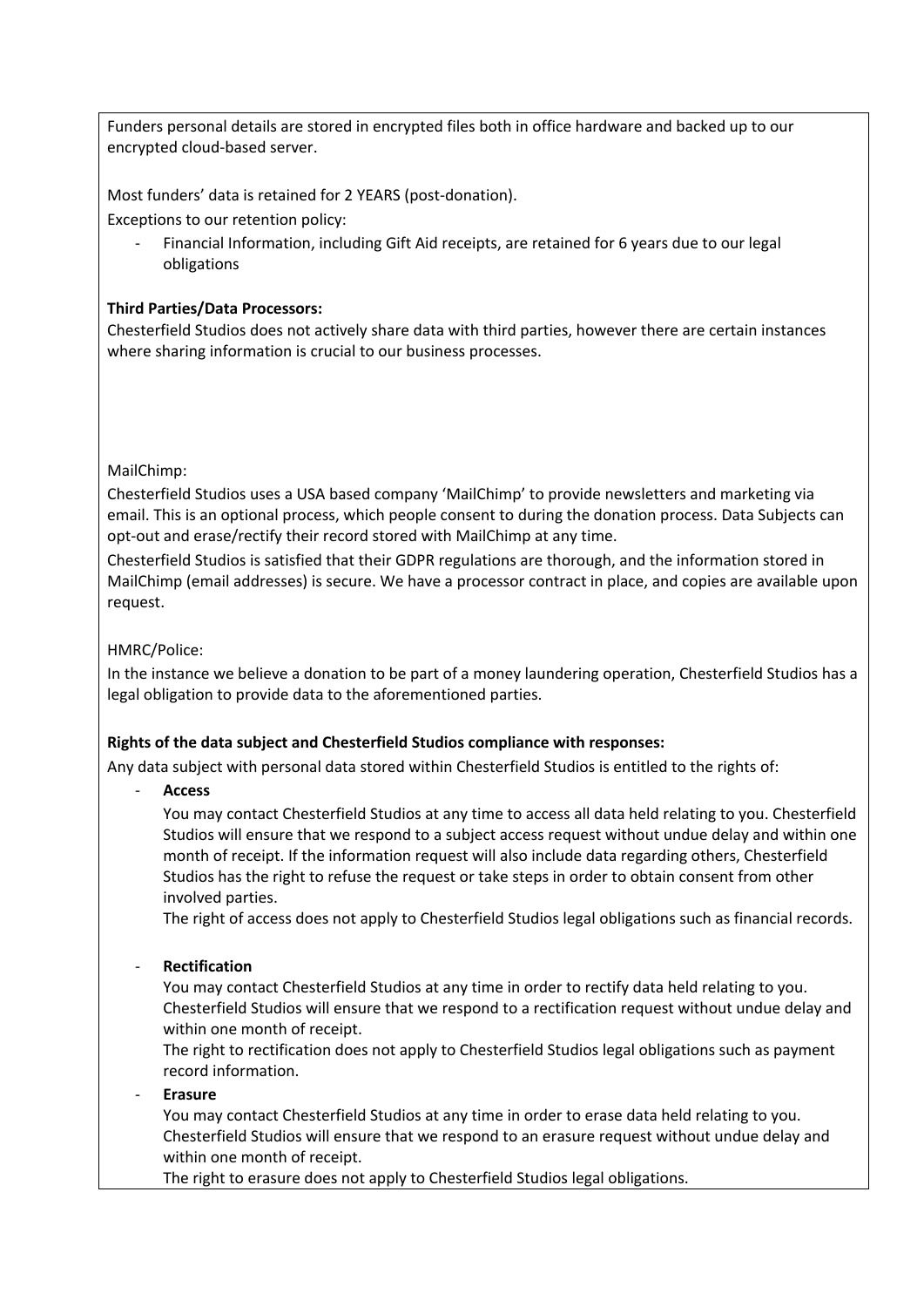## - **Restrict Processing** You may contact Chesterfield Studios at any time in order to restrict the data we process relating to you. Chesterfield Studios will ensure that we respond to a request to restrict processing without undue delay and within one month of receipt. The right to restrict processing does not apply to Chesterfield Studios legal obligations. - **Data Portability** You may contact Chesterfield Studios at any time in order to obtain the data we process relating to you and reuse it across different services. Chesterfield Studios will ensure that we respond to a request to restrict processing without undue delay and within one month of receipt. Please note, this does not apply to Chesterfield Studios legal obligations. - **Objection** You may contact Chesterfield Studios at any time in order to object to the processing of data relating to you. Chesterfield Studios will ensure that we respond to a request to restrict processing without undue delay and within one month of receipt. Please note, this does not apply to Chesterfield Studios legal obligations. - **Rights related to automated decision making including profiling** You may contact Chesterfield Studios at any time in order to object to profiling relating to you). Chesterfield Studios will ensure that we respond to a request to restrict processing without undue delay and within one month of receipt. Please note, this does not apply to Chesterfield Studios legal obligations.

Any and all verbal requests are noted, and then contacted again either via phone or email to verify the request. Verbal requests will be responded to in the time frames mentioned above.

## **Training and Data Protection in Practise**

All members of staff (PAYE, Freelance and Voluntary) must agree to this Data Protection policy prior to accepting a contract of employment.

Training is supplied as part of management and supervision. It is also included in all induction and training periods.

## **Complaints and Data Breeches**

## **Complaints:**

Complaints in regard to the handling of any personal data can be made directly to Chesterfield Studios DPO: Adam Green, Operations Director

Email: adam.green@chesterfieldstudios.co.uk

Telephone: 01246 271540

Address: Eastwood Buildings, Rose Hill, Chesterfield S40 1LW

If you feel that your complaint was not handled in the correct manner, or still have concerns, you may escalate the complaint by either contacting the Artistic Director (details upon application) or by contacting the Independent Commissioner's Office (ICO).